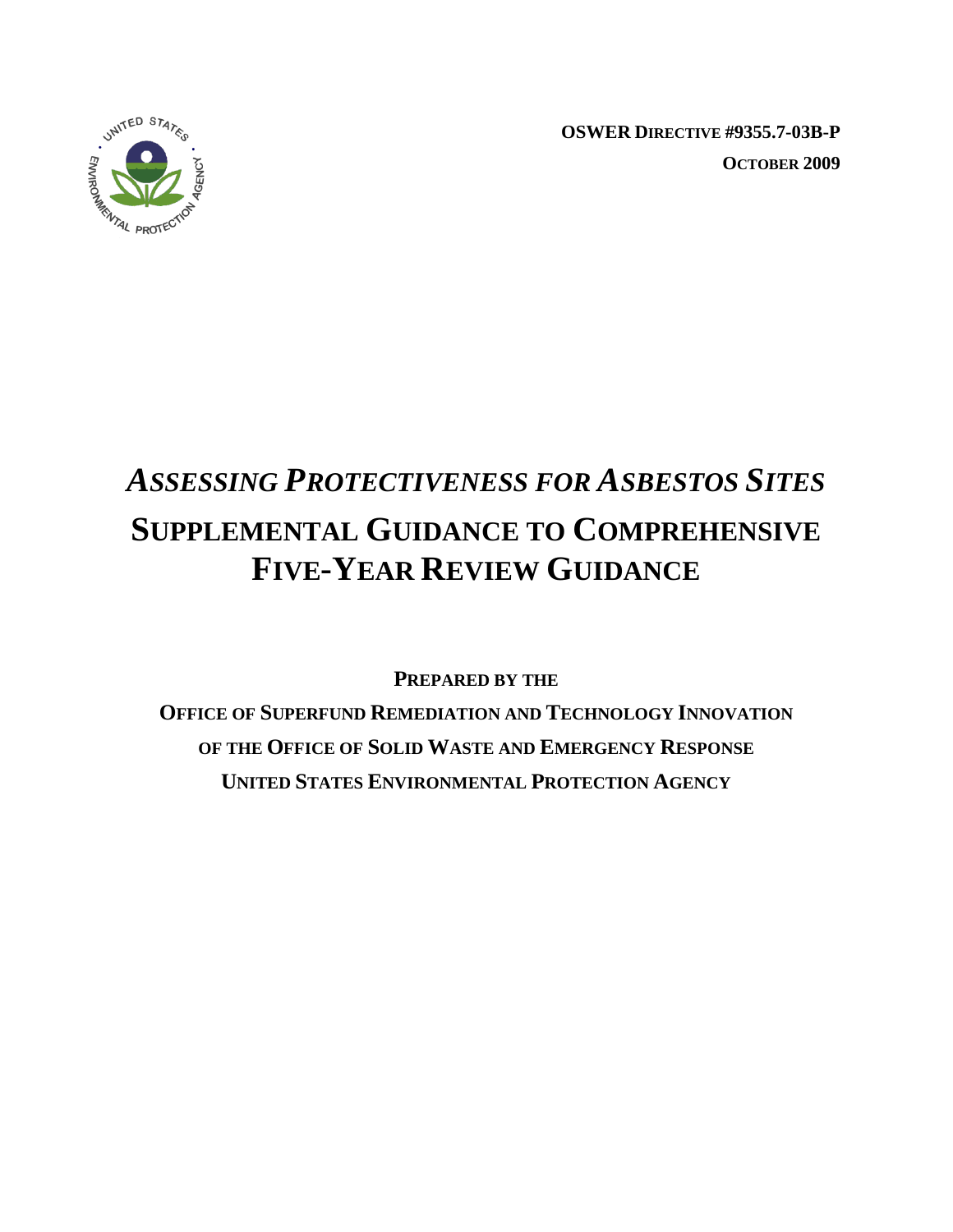## **1.0 PURPOSE**

This guidance<sup>[1](#page-1-0)</sup> provides recommendations for evaluating protectiveness of a remedy for asbestos contamination at Superfund sites during a five-year review. This document is supplemental to existing guidance on five-year reviews  $(EPA 2001)^2$  $(EPA 2001)^2$  $(EPA 2001)^2$  and provides additional information related discusses a recommended process for evaluating a number of unique scientific and technical generally should consider when making a protectiveness determination during a five-year review. As supplemental guidance, this information only applies to those sites where five-year to existing guidance for investigating asbestos-contaminated Superfund sites (see the *Framework*  for Investigating Asbestos-Contaminated Superfund Sites, EPA 2008)<sup>[3](#page-1-2)</sup>. This supplement issues associated with the investigation of human exposure and risk from asbestos that Regions reviews are required or appropriate (see EPA 2001 for more information).

### **2.0 OVERVIEW**

 (NESHAP), CFR 1926.1101. Under the asbestos NESHAP, Category I and Category II non- analyzed by polarized light microscopy (PLM). For some asbestos sites, previous risk assessments relied on this "1%" value for asbestos when establishing a cleanup level for soil. EPA  $(2004)^4$  $(2004)^4$  $(2004)^4$  indicated that a 1% soil level may not be reliable for assessing potential human Typically, asbestos has been addressed in the Superfund program by reference to the term asbestos-containing material (ACM) as it is used in the National Emission Standard for Asbestos, which is found in Subpart M of the National Emission Standards for Hazardous Air Pollutants friable ACM are defined in part as certain products or materials containing >1% asbestos as health hazards from asbestos-contaminated soil at Superfund sites, and that instead a risk-based, site-specific action level generally may be appropriate when evaluating response actions for asbestos.

#### **3.0 IMPLEMENTATION**

 $\overline{a}$ 

 As described by EPA (2008), asbestos fibers in outdoor soil, indoor dust, or other source materials typically are not inherently hazardous unless the asbestos is released from the source material into air where it can be inhaled and cause health effects. The empirical approach to site

<span id="page-1-0"></span> $1$  This document provides technical and policy guidance to the EPA staff on making risk management decisions for Risk management issues should be evaluated by the site manager, with input from the site-scientific teams, stakeholders, regional management, and legal staff, as appropriate. contaminated sites. It also provides information to the public and to the regulated community on how EPA intends to exercise its discretion in implementing its regulations at contaminated sites. It is important to understand, however, that this document does not substitute for statutes that EPA administers or their implementing regulations, nor is it a regulation itself. Thus, this document does not impose legally-binding requirements on EPA, states, or the regulated community, and may not apply to a particular situation based upon the specific circumstances. Rather, the document suggests approaches that may be used at particular sites, as appropriate, given site-specific circumstances.

<span id="page-1-1"></span><sup>&</sup>lt;sup>2</sup> EPA. 2001. Comprehensive Five-Year Review Guidance. OSWER 9355.7-03B-P. Available online at: [http://www.epa.gov/superfund/accomp/5year/index.htm.](http://www.epa.gov/superfund/accomp/5year/index.htm)

<span id="page-1-2"></span><sup>&</sup>lt;sup>3</sup> EPA. 2008. Framework for Assessing Asbestos-contaminated Superfund Sites. OSWER 9200.0-68. Available online at: [http://www.epa.gov/superfund/health/contaminants/asbestos/pdfs/framework\\_asbestos\\_guidance.pdf.](http://www.epa.gov/superfund/health/contaminants/asbestos/pdfs/framework_asbestos_guidance.pdf) 

<span id="page-1-3"></span><sup>4</sup> EPA. 2004. Clarifying Cleanup Goals and Identification of New Assessment Tools for Evaluating Asbestos at Superfund Cleanups. OSWER 9345.4-05. Available online at: [http://www.epa.gov/region09/toxic/noa/eldorado/pdf/memo722b.pdf.](http://www.epa.gov/region09/toxic/noa/eldorado/pdf/memo722b.pdf)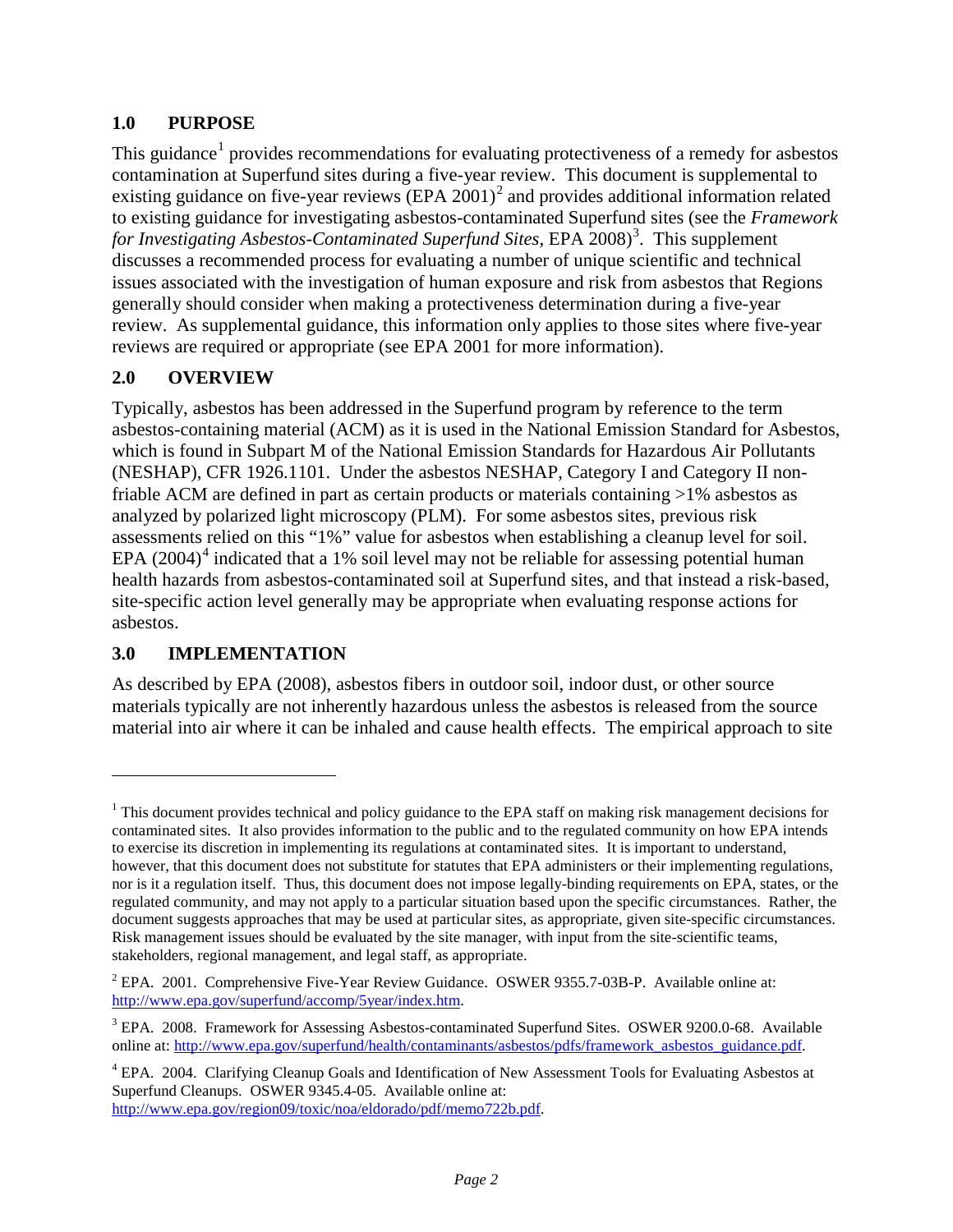protectiveness during a five-year review. EPA's asbestos framework (EPA 2008) provides guidance for assessing new sites or existing sites that had been addressed by the 1% value. characterization recommended by EPA (2008) generally should be considered when evaluating

 consider whether the protectiveness of the remedy may be affected by the change in policy answer to Question B of the Comprehensive Five-Year Review Guidance (EPA 2001).<sup>[5](#page-2-0)</sup> Protectiveness generally should be evaluated for asbestos sites in a manner that is consistent with For asbestos sites where the remedy was based on a 1% action level for soil, Regions should resulting from the 2004 Directive (EPA 2004); for example, the change could result in a "NO" both the EPA guidance pertaining to five-year reviews (EPA 2001) and the asbestos framework (EPA 2008); under the 2008 framework, it may be appropriate to evaluate protectiveness by comparing release of asbestos from soil to air due to soil disturbance (either current or reasonably anticipated future) with risk-based, site-specific action levels.

 Figure 1 illustrates the recommended process for evaluating protectiveness for asbestos as part of the five-year review process.

## **4.0 EVALUATING 1% ASBESTOS IN SOIL FOR THE FIVE-YEAR REVIEW**

 The following steps illustrate a recommended process for evaluating protectiveness of the The recommended steps are shown in a flow chart (Figure 1), which assumes asbestos is present fourth decision point, and Step 3 includes the last 2 decision points. These steps are identified remedy for asbestos contamination in outdoor soil at Superfund sites during the five-year review. in soil. Step 1 includes the first 3 decision points on the left side of the diagram, Step 2 is the below.

## **Step 1. Are all soil areas with asbestos contamination addressed?**

 $\overline{a}$ 

The first recommended step in this process is to evaluate whether the existing remedy is functioning as intended (Question A from EPA 2001). For soil areas that are contaminated with any amount of asbestos (or there is evidence suggesting asbestos contamination), protectiveness can be evaluated as follows:

- a. If additional time is needed to collect data, a protectiveness determination can be deferred until such time as the additional data are available.
- b. If all asbestos-contaminated soil areas were remediated to a risk-based level, typically, assuming assumptions used for development of the risk-based level are still valid, the remedy is considered protective.
- exposure to asbestos, typically the remedy is considered protective. c. If all asbestos-contaminated soil, including soil with  $\langle 1\%$  asbestos, have been remediated or institutional controls (ICs) are in place and effective in preventing/limiting human
- d. If asbestos-contaminated soil have been remediated using the 1% value, and soil containing <1% have been neither characterized and/or remediated, move to Step 2.
- e. If any asbestos-contaminated soil areas (i.e., any result other than non-detect) remain onsite and ICs are not in place or effective for asbestos, move to recommended Step 2.

<span id="page-2-0"></span> $<sup>5</sup>$  Question B states: "Are the exposure assumptions, toxicity data, cleanup levels, and remedial action objectives</sup> used at the time of the remedy selection still valid?"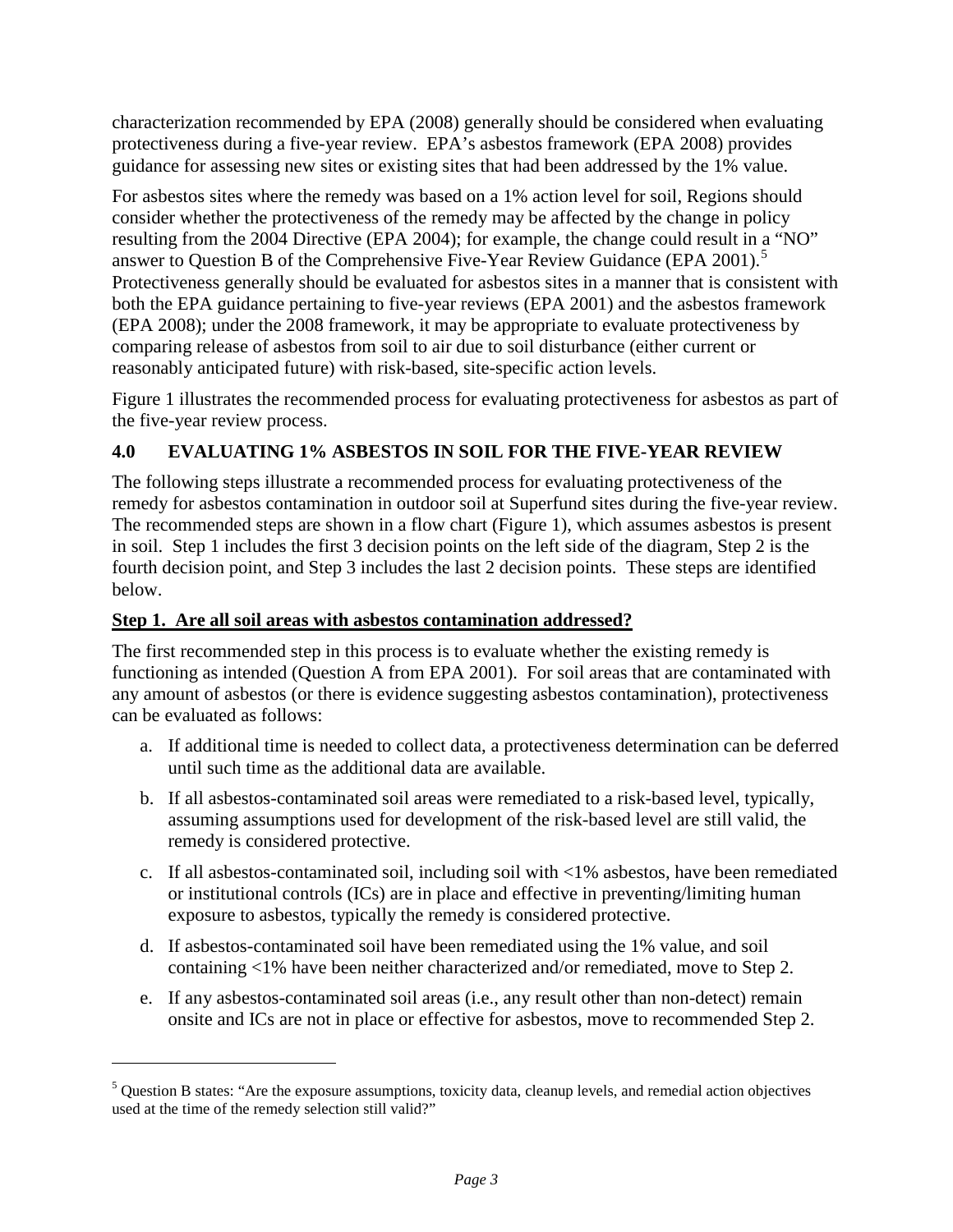### **Step 2. Is there a potential exposure pathway?**

 (including soil with less than 1% asbestos) has been remediated and, if not or if remediation does not allow unlimited use, whether ICs are in place to prevent exposure. Regions may evaluate protectiveness in part by considering the potential for exposure. In this recommended step, the Region should consider whether all asbestos-contaminated soil,

- a. If there is no potential exposure pathway, typically the remedy is considered protective.
- b. If there is a potential exposure pathway, move to recommended Step 3.
- c. If it cannot be determined whether there is a potential exposure pathway, it may be recommended Step 3. appropriate to defer the protectiveness determination or collect additional information in

#### **Step 3. Is human exposure likely to be above a level of concern under current or future site conditions?**

 evaluate those areas of the site (non-detect and <1% data sets) to determine whether current or asbestos above a level of concern for these areas. Because sites may have been assessed/remediated using 1% asbestos in soil as an action level/cleanup level, it is possible that areas of the site where asbestos concentrations were <1% asbestos in soil may have been left un-remediated. It may be appropriate for an RPM to rereasonably anticipated future activity at the site could result in human exposure to airborne

 compares these with site-specific levels of concern considering current and future conditions. of concern (see EPA 2008 for additional guidance). This recommended step evaluates human exposure to airborne asbestos levels at the site and Human exposure to airborne asbestos is generally evaluated by collecting activity-based sampling (ABS) data consistent with the conceptual site model (see EPA 2008). Those exposure levels are compared to background (consistent with EPA  $2002$ )<sup>6</sup> or site-specific risk-based levels

- a. If additional time is needed to collect ABS data, it may be appropriate to defer a protectiveness determination until such time as the additional data are available.
- b. If the airborne asbestos level from site-specific, representative ABS scenarios is below the level of concern, typically the remedy is considered protective.

 If the airborne asbestos level from site-specific, representative ABS scenarios is at or above the level of concern, as defined in the asbestos framework (EPA 2008), typically the remedy is not considered protective.

-

<span id="page-3-0"></span><sup>&</sup>lt;sup>6</sup> EPA. 2002. Role of Background in CERCLA Cleanup Program. OSWER 9285.6-07P. Available online at: [http://www.epa.gov/oswer/riskassessment/pdf/bkgpol\\_jan01.pdf.](http://www.epa.gov/oswer/riskassessment/pdf/bkgpol_jan01.pdf)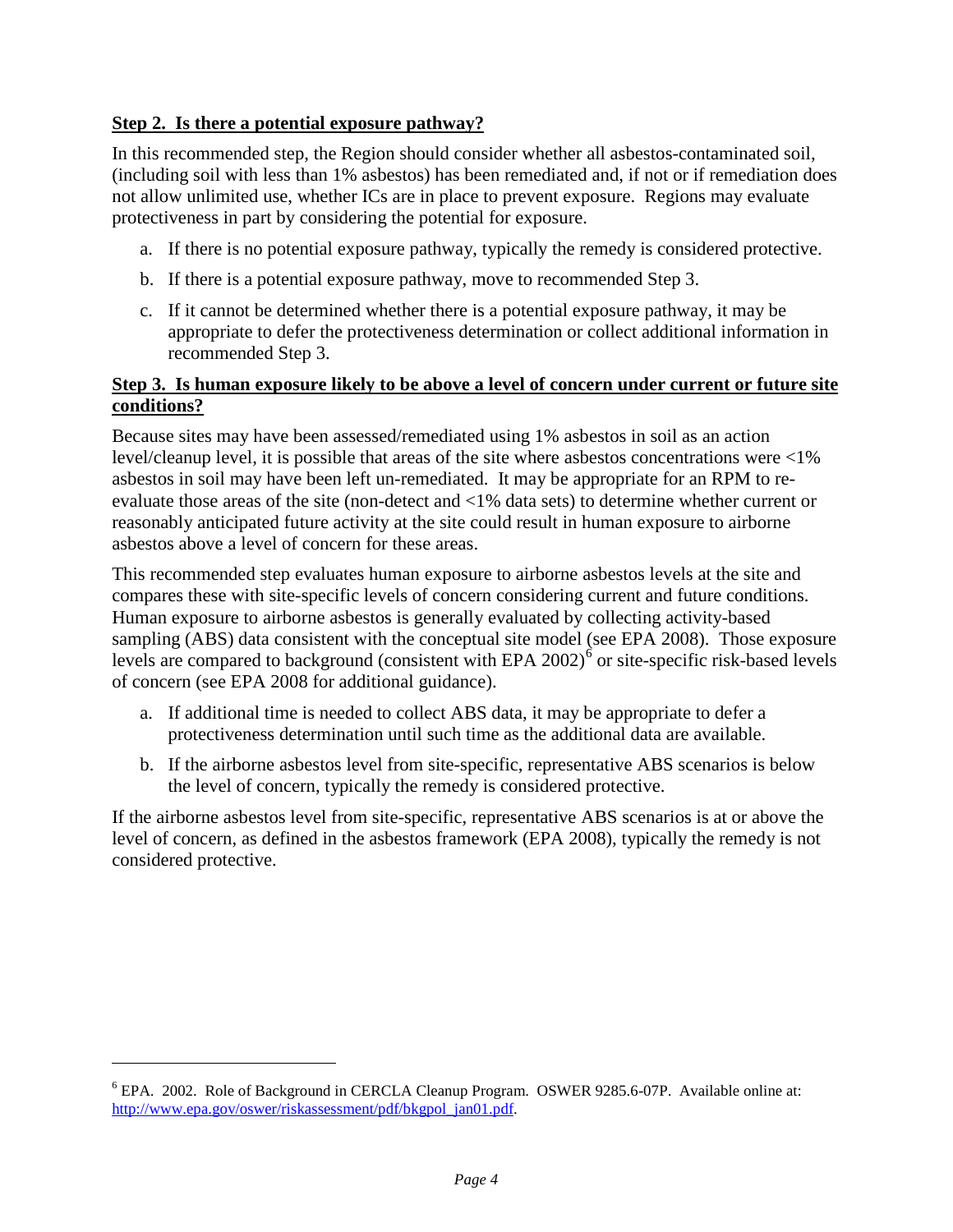Figure 1. The recommended process for evaluating protectiveness of a remedy for sites where asbestos contamination of soil is present. $1,2,3$ 



<sup>1</sup> Step 1. Are all soil areas with asbestos contamination addressed? <sup>1</sup> Step 1. Are all soil areas with asbestos contamination addressed?<br><sup>2</sup> Step 2. Is there a potential exposure pathway?

 $3$  Step 2. Is there a potential exposure pathway?<br> $3$  Step 3. Is human exposure likely to be above a level of concern under current or future site conditions?